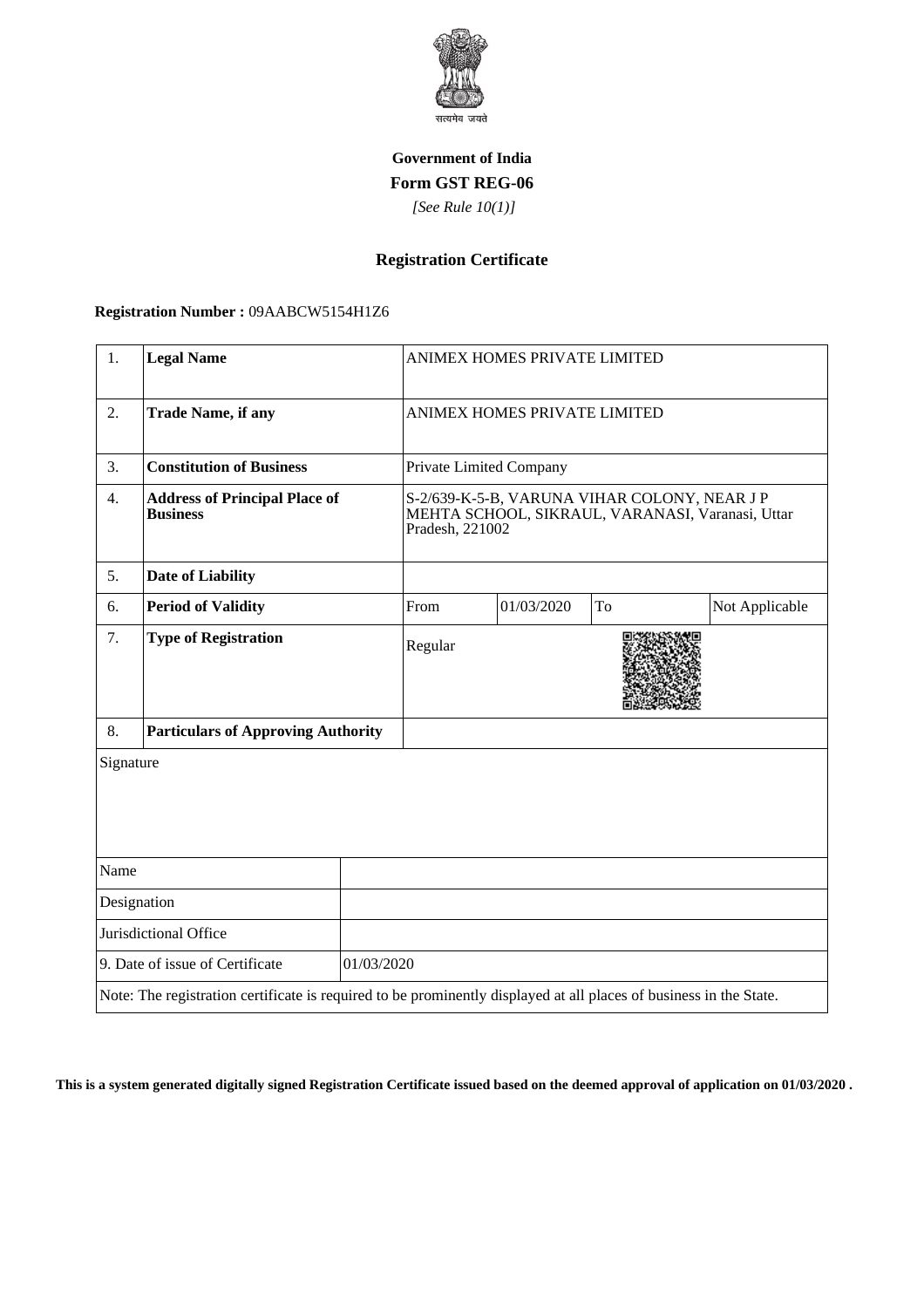

 GSTIN 09AABCW5154H1Z6 Legal Name ANIMEX HOMES PRIVATE LIMITED Trade Name, if any ANIMEX HOMES PRIVATE LIMITED

### **Details of Additional Places of Business**

Total Number of Additional Places of Business in the State 0